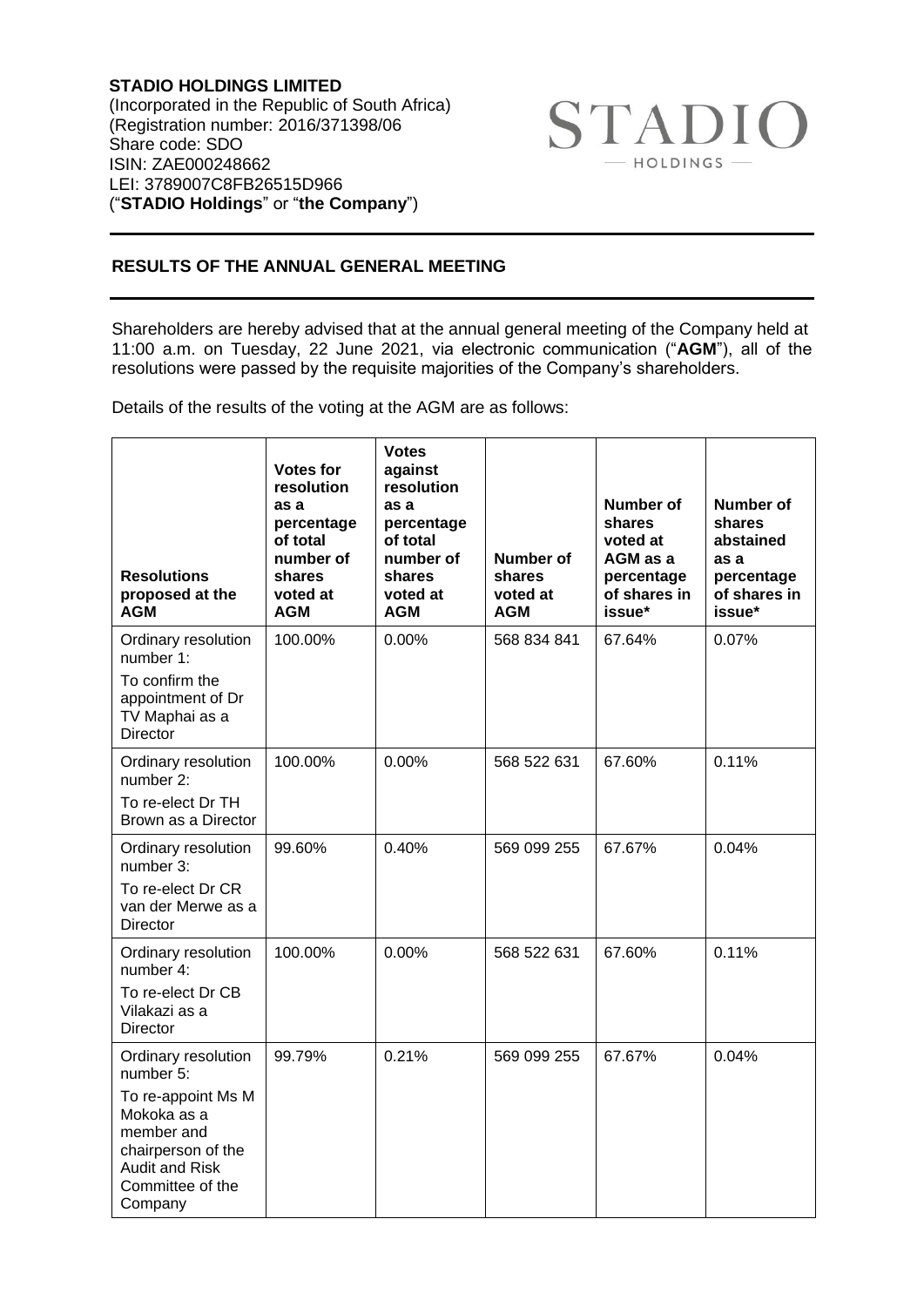| Ordinary resolution<br>number 6:<br>To re-appoint Dr<br>CB Vilakazi as a                                                                         | 99.79%  | 0.21% | 568 522 631 | 67.60% | 0.11% |
|--------------------------------------------------------------------------------------------------------------------------------------------------|---------|-------|-------------|--------|-------|
| member of the<br><b>Audit and Risk</b><br>Committee of the<br>Company                                                                            |         |       |             |        |       |
| Ordinary resolution<br>number 7:                                                                                                                 | 99.79%  | 0.21% | 568 522 631 | 67.60% | 0.11% |
| To re-appoint Dr<br>TH Brown as a<br>member of the<br><b>Audit and Risk</b><br>Committee of the<br>Company                                       |         |       |             |        |       |
| Ordinary resolution<br>number 8:<br>To re-appoint PwC                                                                                            | 100.00% | 0.00% | 569 099 255 | 67.67% | 0.04% |
| Inc. as the auditor                                                                                                                              |         |       |             |        |       |
| Ordinary resolution<br>number 9:                                                                                                                 | 90.39%  | 9.61% | 569 099 255 | 67.67% | 0.04% |
| General authority to<br>issue ordinary<br>shares for cash                                                                                        |         |       |             |        |       |
| Ordinary resolution<br>number 10:<br>Non-binding<br>endorsement of<br>STADIO Holdings'<br>remuneration policy                                    | 96.90%  | 3.10% | 569 099 255 | 67.67% | 0.04% |
| Ordinary resolution<br>number 11:<br>Non-binding<br>endorsement of<br>STADIO Holdings'<br>implementation<br>report on the<br>remuneration policy | 96.90%  | 3.10% | 569 099 255 | 67.67% | 0.04% |
| Special resolution<br>number 1:<br>Remuneration of<br>chairperson of the<br><b>Board</b>                                                         | 99.99%  | 0.01% | 567 259 908 | 67.45% | 0.26% |
| Special resolution<br>number 2:<br>Remuneration of<br>members of the<br><b>Board</b>                                                             | 99.77%  | 0.23% | 568 522 631 | 67.60% | 0.11% |
| Special resolution<br>number 3:<br>Remuneration of<br>chairperson of the<br><b>Audit and Risk</b>                                                | 99.99%  | 0.01% | 568 522 631 | 67.60% | 0.11% |
| Committee                                                                                                                                        |         |       |             |        |       |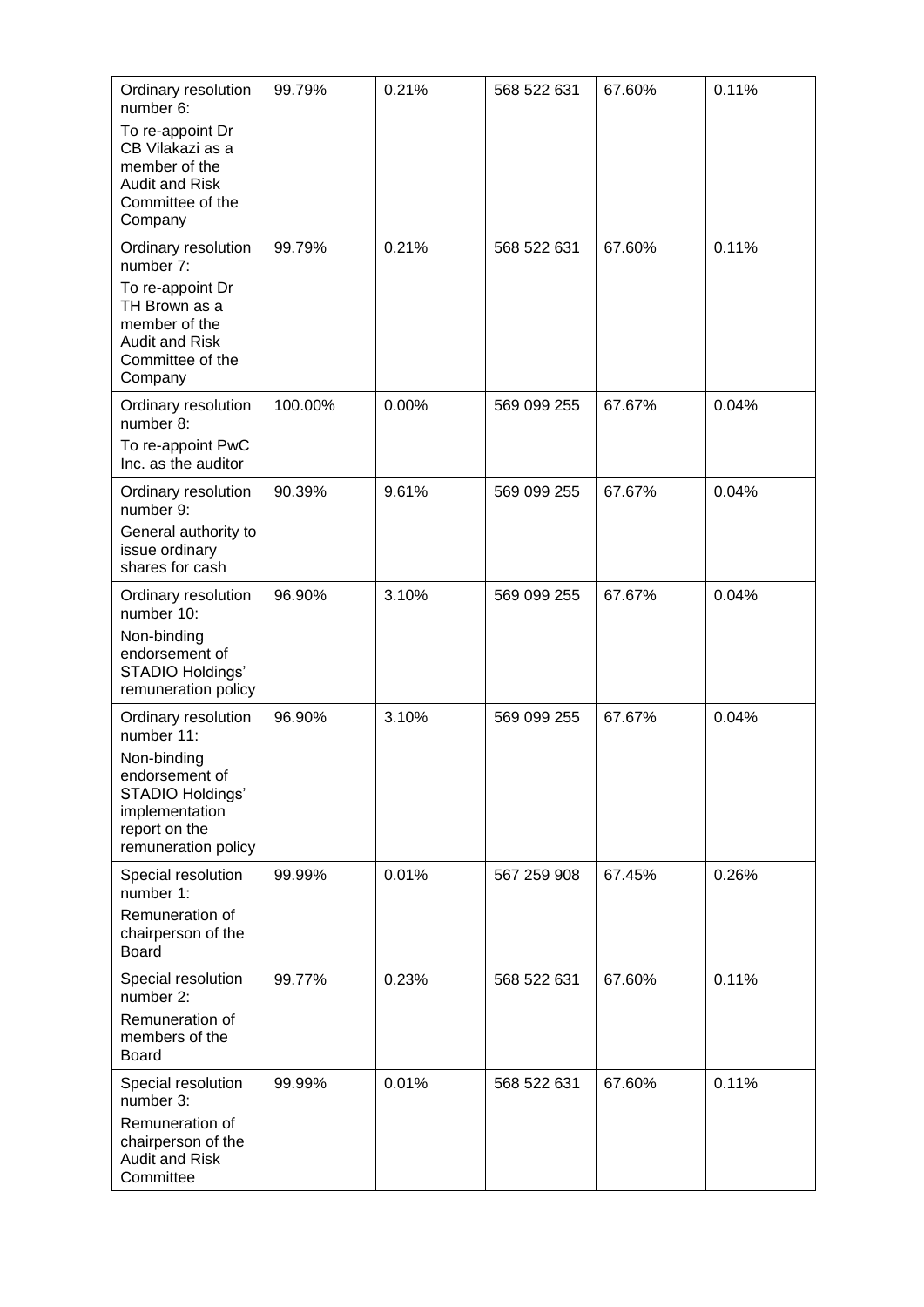| Special resolution<br>number 4:<br>Remuneration of<br>members of the<br><b>Audit and Risk</b><br>Committee                                                                                 | 99.99% | 0.01% | 568 522 631 | 67.60% | 0.11% |
|--------------------------------------------------------------------------------------------------------------------------------------------------------------------------------------------|--------|-------|-------------|--------|-------|
| Special resolution<br>number 5:<br>Remuneration of<br>chairpersons of the<br>Remuneration and<br><b>Nominations</b><br>Committee                                                           | 99.99% | 0.01% | 568 522 631 | 67.60% | 0.11% |
| Special resolution<br>number 6:<br>Remuneration of<br>members of the<br>Remuneration and<br>Nominations<br>Committee                                                                       | 99.99% | 0.01% | 568 522 631 | 67.60% | 0.11% |
| Special resolution<br>number 7:<br>Remuneration of<br>the chairperson of<br>the Transformation,<br>Social and Ethics<br>Committee                                                          | 99.99% | 0.01% | 568 522 631 | 67.60% | 0.11% |
| Special resolution<br>number 8:<br>Remuneration of<br>members of the<br>Transformation,<br>Social and Ethics<br>Committee                                                                  | 99.99% | 0.01% | 568 522 631 | 67.60% | 0.11% |
| Special resolution<br>number 9:<br>Ad hoc<br>remuneration of<br>members of the<br>Board under rare<br>circumstances                                                                        | 99.78% | 0.22% | 568 522 631 | 67.60% | 0.11% |
| Special resolution<br>number 10:<br>Inter-company<br>financial assistance                                                                                                                  | 99.89% | 0.11% | 569 099 255 | 67.67% | 0.04% |
| Special resolution<br>number 11:<br>Financial<br>assistance for the<br>subscription and/or<br>the acquisition of<br>shares in the<br>Company or a<br>related or<br>interrelated<br>company | 96.91% | 3.09% | 569 099 255 | 67.67% | 0.04% |